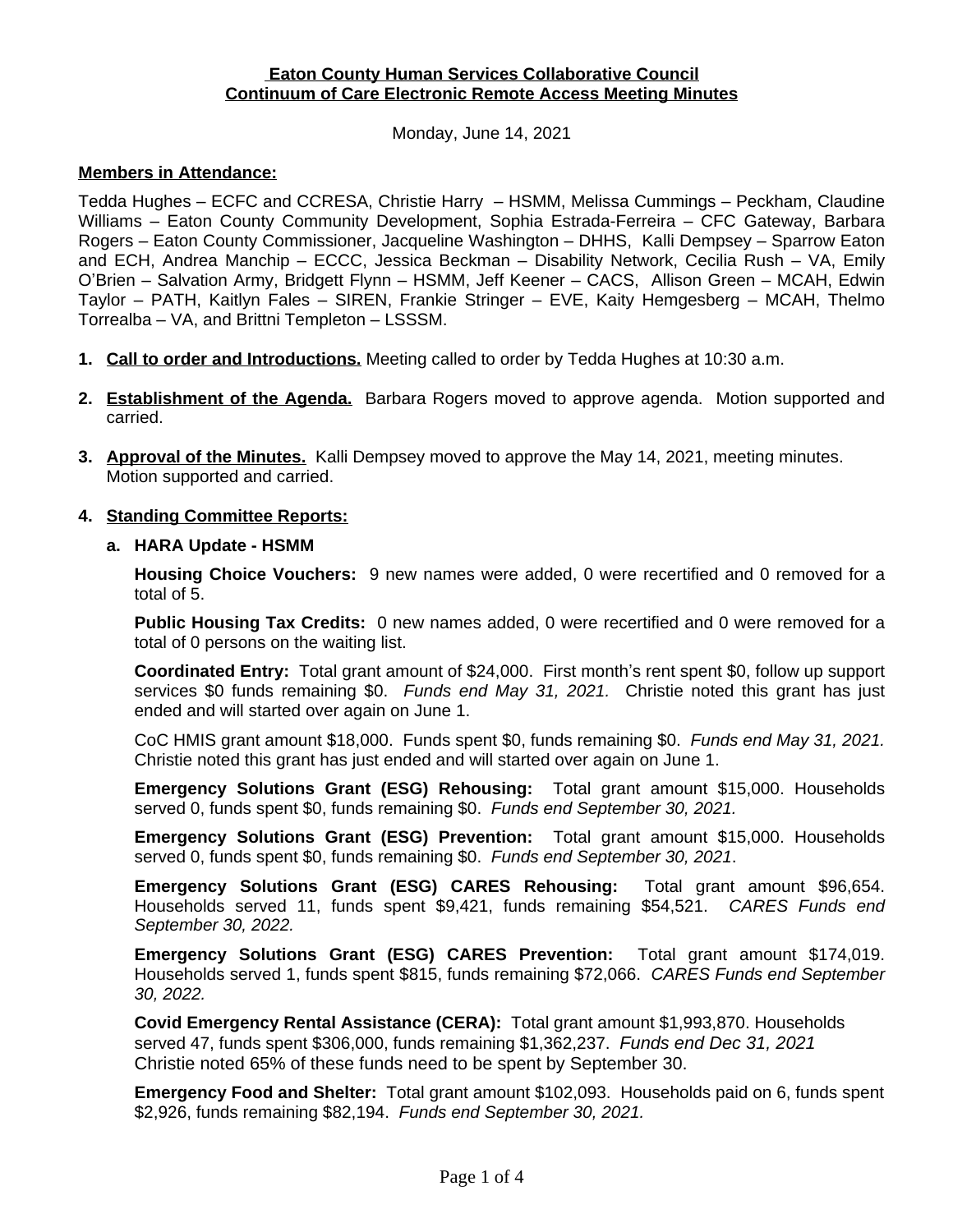**PSH** Total grant amount \$201,015. Filled 22; Adults 27; 18 Children . Funds spent \$18,320, funds remaining \$4,774. *Funds end June 30, 2021.* Christie said this program is in its last month. She explained client services money will be used to pay the last month final bills.

**Rapid Re-housing (RR):** Total grant amount \$102,954. Households served 12, funds spent \$9,060, funds remaining \$10,407. *Funds end September 30, 2021.*

**PATH:** Edwin Taylor reported during the month of May they spoke to 10 people. Some scheduled appointments, others just wanted shelter information.

#### **b. SHELTER Update – SIREN/Eaton**

**ESG - CV Round 2** Motel nights: Total grant amount \$28,200. Funds spent \$5,860.37, funds remaining \$19,044.17, number of households served 13. *Funds end September 30, 2021.*

**ESG** Shelter nights in scattered sites: Total grant amount \$42,537. Households served 9, funds spent \$4,280, funds remaining \$8,422. *Funds end September 30, 2021.*

**ESP** Shelter Total: Total grant amount \$139,698. Households served 9, funds spent \$16,740, funds remaining \$17,208. *Funds end September 30, 2021.*

**ESP** Motel nights: Total grant amount \$26,640. Households served 6, funds spent \$7,473.73, funds remaining \$1,992.73. *Funds end September 30, 2021.*

**DV Rapid Re-housing (DVRR):** Total grant amount \$54,404. Households served 1, funds spent \$0, funds remaining \$9,224. *Funds ended June 30, 2021.* Kaitlyn noted one HQS inspection was being conducted this week and 2 households are currently searching for rental units.

**Transitional Housing/Rapid Re-housing (TH/RR):** Total grant amount \$252,622. Households served 6, funds spent \$0, funds remaining \$41,908. *Funds ended June 30, 2021.* Kaitlyn noted 3 households rental applications were denied last week.

Kaitlyn reported the SIREN Board of Directors approved submitting one final eLOCCS voucher combining May and June expenditures for both TH/RR and DVRR projects. Information given for both of those programs is thru April only.

- **c. Peckham (I-EARN)** Immediate Employment and skills training: Total grant amount \$132,724. Clients served 28, funds spent \$9,326.17, funds remaining \$10,622.08. *Funds ended July 31, 2021*.
- **d. Steering/Strategy/Grants:** Christie Harry reported the committee discussed Veteran Homelessness, and the CoC Planning Grant budget. She explained what the Planning Grant money is used for. She said it starts over June 1, so they are working on getting all of the remaining money spent by the end of May. Christie said they discussed CARES funding as well and noted it was an agenda item under New Business later in the meeting.
- **e. Bylaws/Public Relations:** No report.
- **f. McKinney Vento Liaison:** Tedda Hughes reported there are approximately 257 homeless students in Eaton County. Charlotte 159, Eaton Rapids 30, Grand Ledge 16, Insight School of Michigan 36, Island City less than 10, Maple Valley less than 10, Meadowview less than 10, Oneida Twp less than 10, Potterville less than 10, and Relevant Academy 16.
- **g. HMIS:** Kaity Hemgesberg reported there are fewer people in transitional housing because they are in rapid rehousing instead. She said HIC includes all available beds and that HUD looks for utilization rates from 84 to 105 percent. She said we are at 91 and 103 percent for everything except TH which was 25 percent because of fewer beds (there are only 8 beds total). Kaity does not know what kind of effect this will have. See reports below.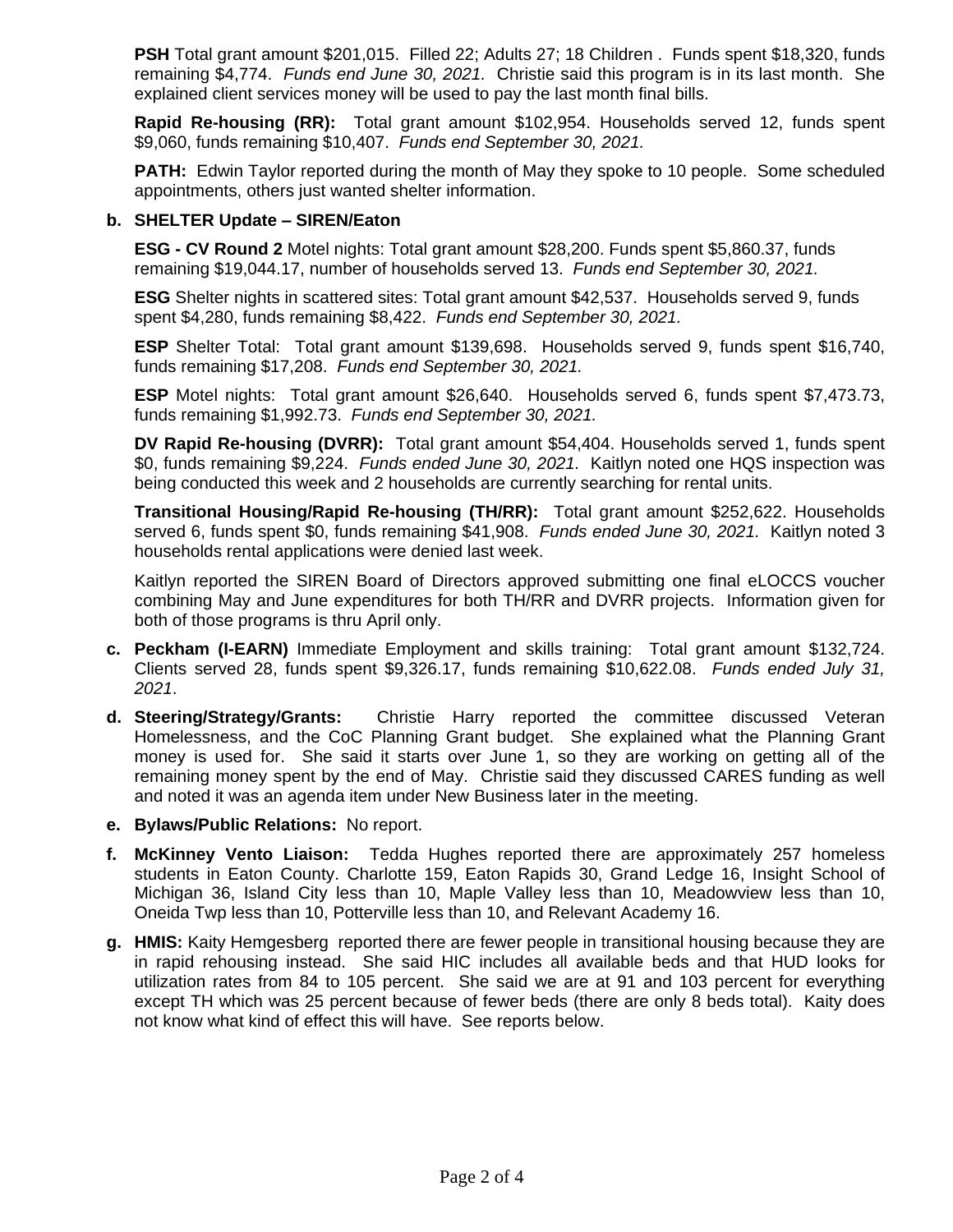|            | Date of Count Sheltered ES Total Persons | <b>Sheltered TH Total Persons</b><br><b>Sheltered SH Total Persons</b> |  | <b>Unsheltered Total Persons</b> |     | Total Persons Status of Report |  |
|------------|------------------------------------------|------------------------------------------------------------------------|--|----------------------------------|-----|--------------------------------|--|
| 01/26/2021 | 46                                       |                                                                        |  |                                  | 83  | Submitted                      |  |
| 01/28/2020 | 45                                       | 65                                                                     |  |                                  | 111 | Confirmed                      |  |
| 01/31/2019 | 39                                       | 75                                                                     |  |                                  | 114 | Confirmed                      |  |
| 01/22/2018 | 40                                       | 77                                                                     |  |                                  | 122 | Confirmed                      |  |
| 01/23/2017 | 32                                       | 69                                                                     |  |                                  | 107 | Confirmed                      |  |
| 01/25/2016 | 29                                       | 82                                                                     |  |                                  | 120 | Confirmed                      |  |

|            | Click here to sort<br><b>Organization Name A</b> | <b>Project Name</b>                                                             | <b>Children</b> | Beds HH w/ Units HH w/ Beds HH<br><b>Children</b> |              | <b>Beds HH w.</b><br>w/o Children only Children | Year-<br>Round<br><b>Beds</b> | <b>Total</b><br><b>Seasona</b><br><b>Beds</b> | <b>Overflow PIT</b><br><b>Beds</b> |                | <b>Count Beds Rate</b> | <b>Total Utilization</b> |
|------------|--------------------------------------------------|---------------------------------------------------------------------------------|-----------------|---------------------------------------------------|--------------|-------------------------------------------------|-------------------------------|-----------------------------------------------|------------------------------------|----------------|------------------------|--------------------------|
| <b>RRH</b> | <b>Housing Services Mid</b><br>Michigan          | HSEC - Eaton - HARA Rapid Rehousing                                             | 4               |                                                   | 3            | $\Omega$                                        | $\overline{7}$                |                                               |                                    |                |                        | 100%                     |
| <b>PSH</b> | <b>Housing Services Mid</b><br>Michigan          | HSEC-Eaton-MI HEART PSH-HUD                                                     | 37              | 13                                                | 11           |                                                 | 48                            |                                               |                                    | 48             | 48                     | 100%                     |
| <b>RRH</b> | <b>Housing Services Mid</b><br>Michigan          | HSMM - Eaton - RRH - State ESG-CV                                               |                 | $\overline{2}$                                    | 2            | $\Omega$                                        | 9                             |                                               |                                    | 9              | 9                      | 100%                     |
| <b>RRH</b> | <b>Housing Services Mid</b><br>Michigan          | HSMM- Eaton - Rapid Rehousing - HUD                                             | 24              | 8                                                 | $\Omega$     | $\Omega$                                        | 24                            |                                               |                                    | 24             | 24                     | 100%                     |
| ES         | <b>SIREN DV</b>                                  | <b>SIREN DV ES</b>                                                              | 11              | 5                                                 | $\mathbf{0}$ | $\mathbf{0}$                                    | 11                            | $\mathbf{0}$                                  | $\mathbf 0$                        | 10             | 11                     | 91%                      |
| <b>RRH</b> | <b>SIREN DV</b>                                  | SIREN DV Shell RRH - Eaton CoC                                                  | 10              | $\overline{4}$                                    | $\mathbf{0}$ | $\Omega$                                        | 10                            |                                               |                                    | 10             | 10                     | 100%                     |
| <b>TH</b>  | <b>SIREN DV</b>                                  | SIREN/Eaton Shelter DV-TH Shell                                                 | 35              | 9                                                 | $\Omega$     | $\mathbf{0}$                                    | 35                            |                                               |                                    | 35             | 35                     | 100%                     |
| ES         | <b>SIREN/Eaton Shelter</b>                       | MDHHS - SIREN/Eaton Shelter Homeless<br>Emergency Shelter - MSHDA ESM (DHS) ESP | 31              | $\mathbf{8}$                                      | $\Omega$     | $\Omega$                                        | 31                            |                                               | $\Omega$                           | 32             | 31                     | 103%                     |
| ES         | <b>SIREN/Eaton Shelter</b>                       | MDHHS - SIREN/Eaton Shelter Hotel/Motel -<br><b>MSHDA ESG (DHS) ESP</b>         | 0               | $\mathbf{0}$                                      |              | $\Omega$                                        |                               | $\Omega$                                      | $\Omega$                           |                |                        | 100%                     |
| <b>RRH</b> | <b>SIREN/Eaton Shelter</b>                       | SIREN/Eaton Shelter - Eaton CoC- Rapid<br>Rehousing (TH-RR) - HUD               | 12              | 3                                                 | $\Omega$     | $\Omega$                                        | 12                            |                                               |                                    | 12             | 12                     | 100%                     |
| <b>TH</b>  | <b>SIREN/Eaton Shelter</b>                       | SIREN/Eaton Shelter - Transitional Housing - HUD                                | 8               | $\overline{2}$                                    | $\mathbf{0}$ | $\mathbf{0}$                                    | 8                             |                                               |                                    | $\overline{2}$ | 8                      | 25%                      |
| ES         | <b>SIREN/Eaton Shelter</b>                       | SIREN/Eaton Shelter DV-ES Motel Shell                                           | 0               | $\mathbf 0$                                       | 3            | $\Omega$                                        | 3                             |                                               |                                    | 3              | 3                      | 100%                     |
| <b>RRH</b> | VOA - Eaton CoC -<br>Veteran's Housing Program   | VOA - Eaton CoC - SSVF - RRH                                                    | 0               | $\mathbf 0$                                       |              | $\Omega$                                        |                               |                                               |                                    |                |                        | 100%                     |
|            |                                                  |                                                                                 | Sum: 179        | Sum: 55                                           | Sum: 21      | Sum: 0                                          | $Sum: 200$ Sum: 0             |                                               | Sum: 0                             | Sum:<br>194    |                        |                          |

- **h. Veteran Homeless Count:** No report was given. Thelmo Torrealba announced there are 7 or 8 HUD VASH vouchers available and there currently is no waiting list.
- **i. 211 Report:** No report.
- **j. Gateway:** Sophia Estrada-Ferriera reported Gateway is in a transition phase and are doing a lot of hiring right now. She said they have received a lot of calls now that school is out for year.
- **k. Legal Services:** Brittni Templeton reported they had 16 new intakes in May. She noted it was a slower month as one judge was out. She said they have already noticed an increased this week. Brittni said they have accepted 12 and all but 2 are going through the CERA program.
- **l. Project Connect:** Tedda Hughes announced the Back to School event will be August 5, 6, and 7 with the Project Connect event being held on August 5. She noted the mobile health clinic is scheduled for August 5 as well. Planning is going well and they believe this will be a very robust event.

# **5. Old Business:** none.

# **6. New Business:**

**a.** Emergency Housing Vouchers (EHV) – Christie Harry explained these vouchers are very similar to Housing Choice Vouchers with a little looser qualifications. A client can be at risk of being homeless and does not actually have to be homeless. She said the Eaton County CoC has been awarded 5 vouchers. The program will be rolled out July 1, and she assumes the housing agent will be Becca Management. She added a lead housing agency will also need to be selected. The